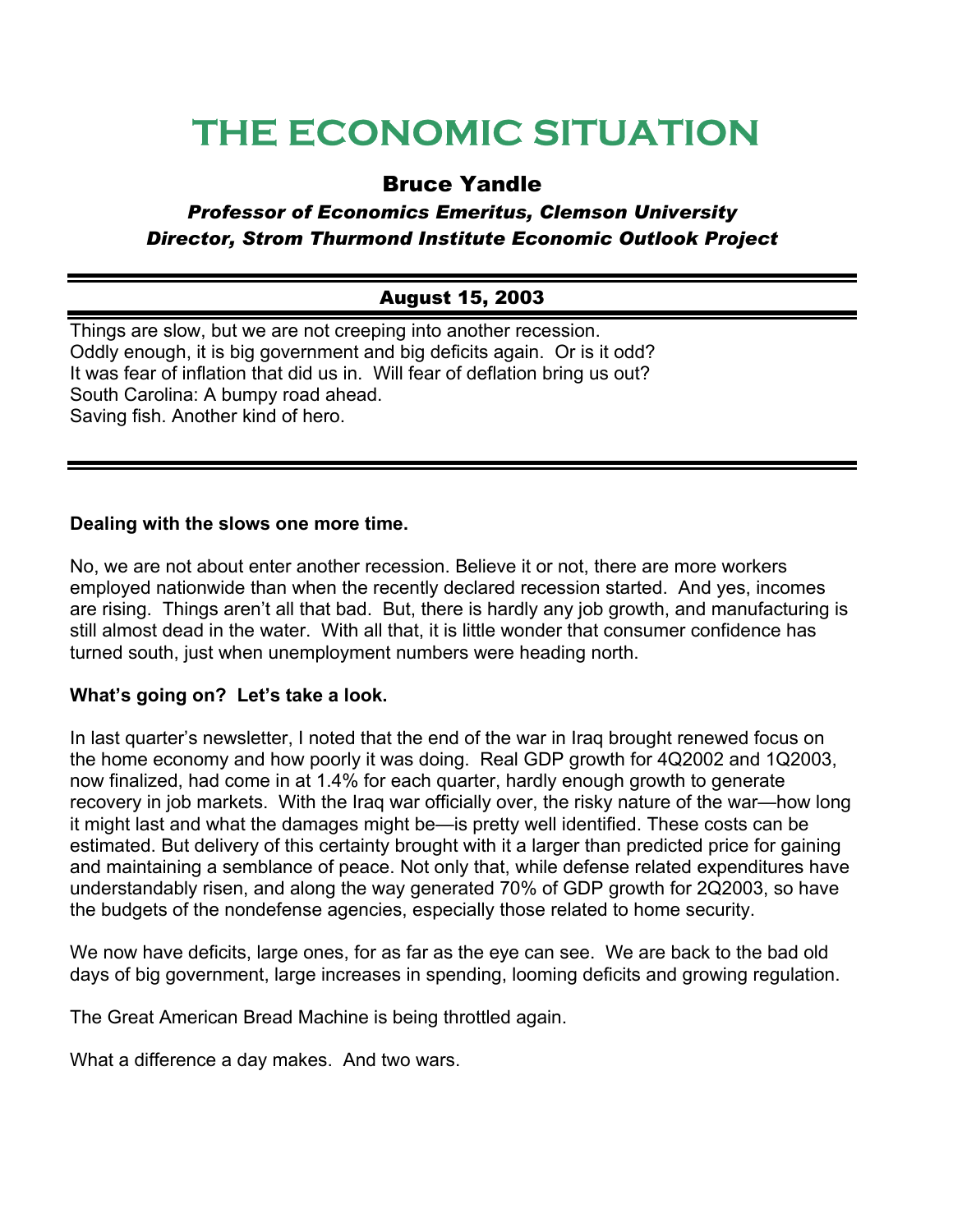#### **A quick look at GDP data tells the tale**

The GDP data and estimate for the next few quarters, stated in nominal terms, are shown in the next chart. The data, which include an expected inflation rate of around 1.5% are smoother than what will likely happen and are based on the recent forecasts of the Federal Reserve Board, the Congressional Budget Office, and Merrill Lynch. While there is not perfect agreement across these sources, there is a common element of optimism about the future.

For now, at least, there are few voices suggesting that we will be haunted by a ghost of the recent recession.



#### **The manufacturing economy continues to lag.**

The nation may not be suffering a recession, but manufacturing is. The goods producing sector continues to be the vulnerable part of the national economy. In the last few months, the declining value of the dollar, due mostly to rock-bottom U.S. interest rates, and the continued recovery of the national economy have combined to quicken the pulse of the factory system. As yet, due partly to huge increases in productivity, there are no meaningful employment effects.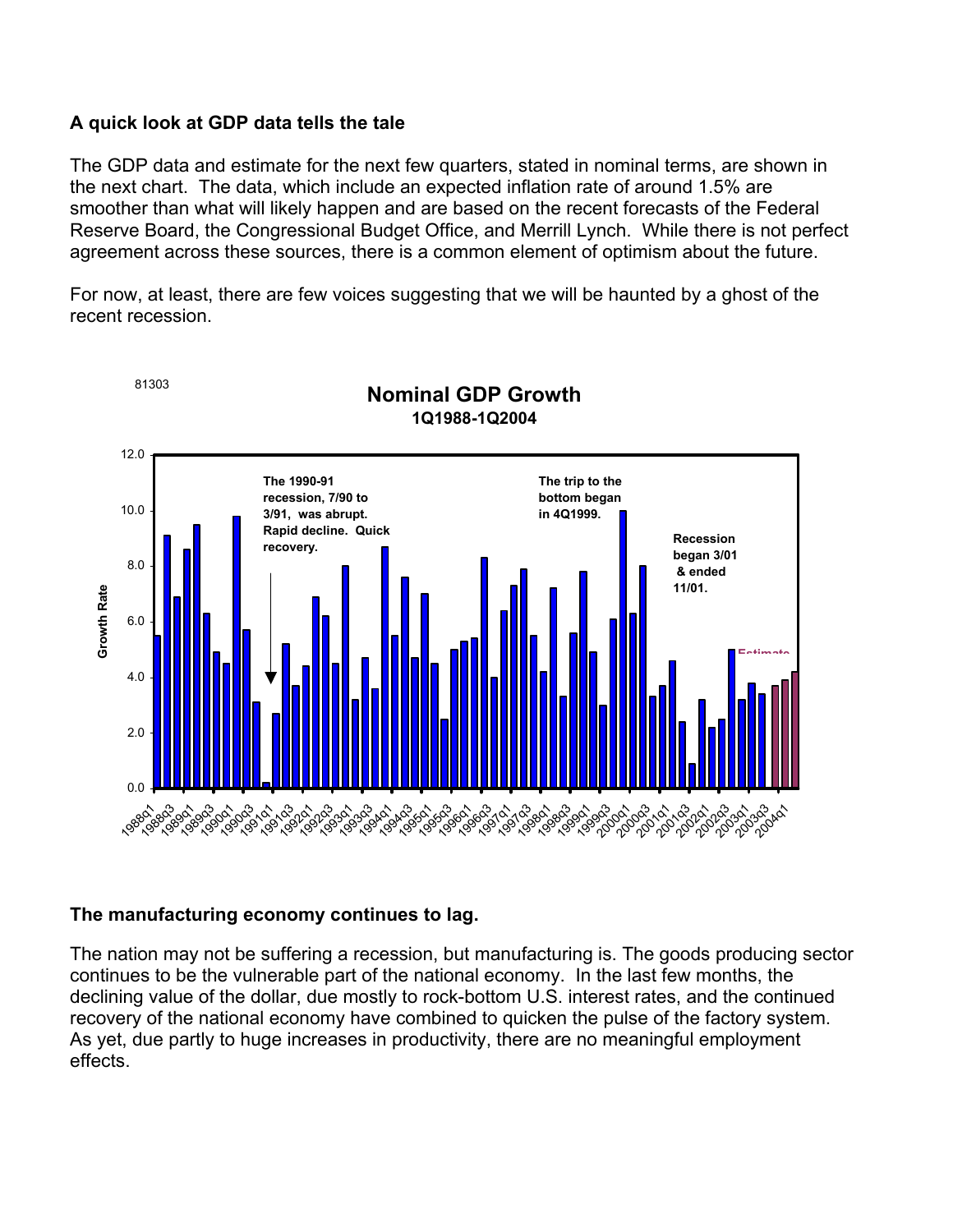The result of a positive growth trend can be seen in the next chart that plots industrial production. The good news is seen in the last two months. Finally, there are two consecutive months of above-zero growth.



#### **Growth in U.S. Industrial Production: 1998-2003**

#### **Should we get prepared for harmful deflation? I don't think so.**

71903

From time to time, Alan Greenspan waves deflation's ugly sheet in the air and then indicates that fearless leadership at the Fed will protect the nation from the horrors of falling prices. Lower interest rates and expanding credit form the solution. This too is a reversal. It wasn't that long ago that we were being told that pending inflation was public enemy number one. Just two years ago, higher interest rates and tight money were what the doctor ordered. (The manufacturing recession that resulted from tight money early 2000 solves that problem.)

But just in case you are wondering about deflation and what might happen to the economy, consider this information provided by none other than the Federal Reserve Bank. There have been several periods of deflation in the United States since the Civil War. There were periods when the common inflation measures registered negative numbers. In every case, real GDP continued to rise. Indeed, in three of four historic periods, GDP growth averaged 4.02%, and that ain't hay.

Looking back is one thing. What about action? What has the Fed been doing about money growth? And how does this relate to GDP growth?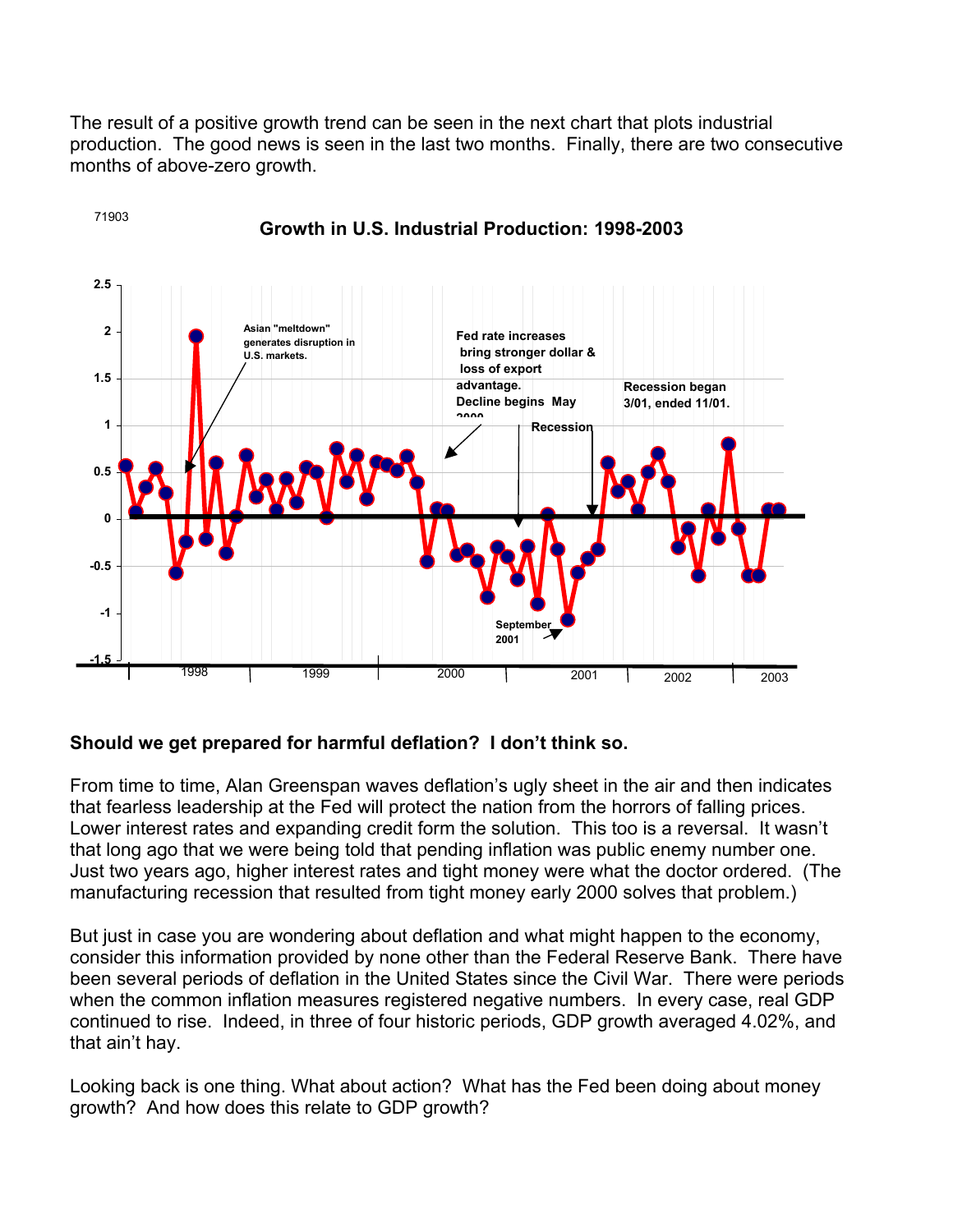The next chart shows a relationship between growth in M-1, the total of demand deposits and circulating currency and the simplest of all measures of the money supply, and growth in nominal GDP six months later. The chart gives some assurance that money matters. When the Fed opens the valves, the economy responds. The data also indicate that the money valve has been open in recent months. This gives some assurance that nominal GDP will be rising in the quarters ahead.

This also implies that we can expect a bit more inflation.



#### **And what about South Carolina?**

The Palmetto economy was beginning to hum a bit in the first few months of this year. But then, something happened. Employment growth sagged in May and June. Retail sales and income growth sagged also. South Carolina's economy was hit by the lagging durable goods activity. Once again, the state's heavy manufacturing economy gets a magnified dose of the national slows.

The effects of the slowing S.C. economy, and a bit of recovery as well, can be seen in the next chart on the value of housing starts in the three major metro areas.

The sagging and now recovering Greenville housing market can be compared with Charleston's market. They follow similar patterns with minor differences in timing. Columbia's market, on the other hand, marches to the public sector drum beat, and those drums have been pretty quiet lately.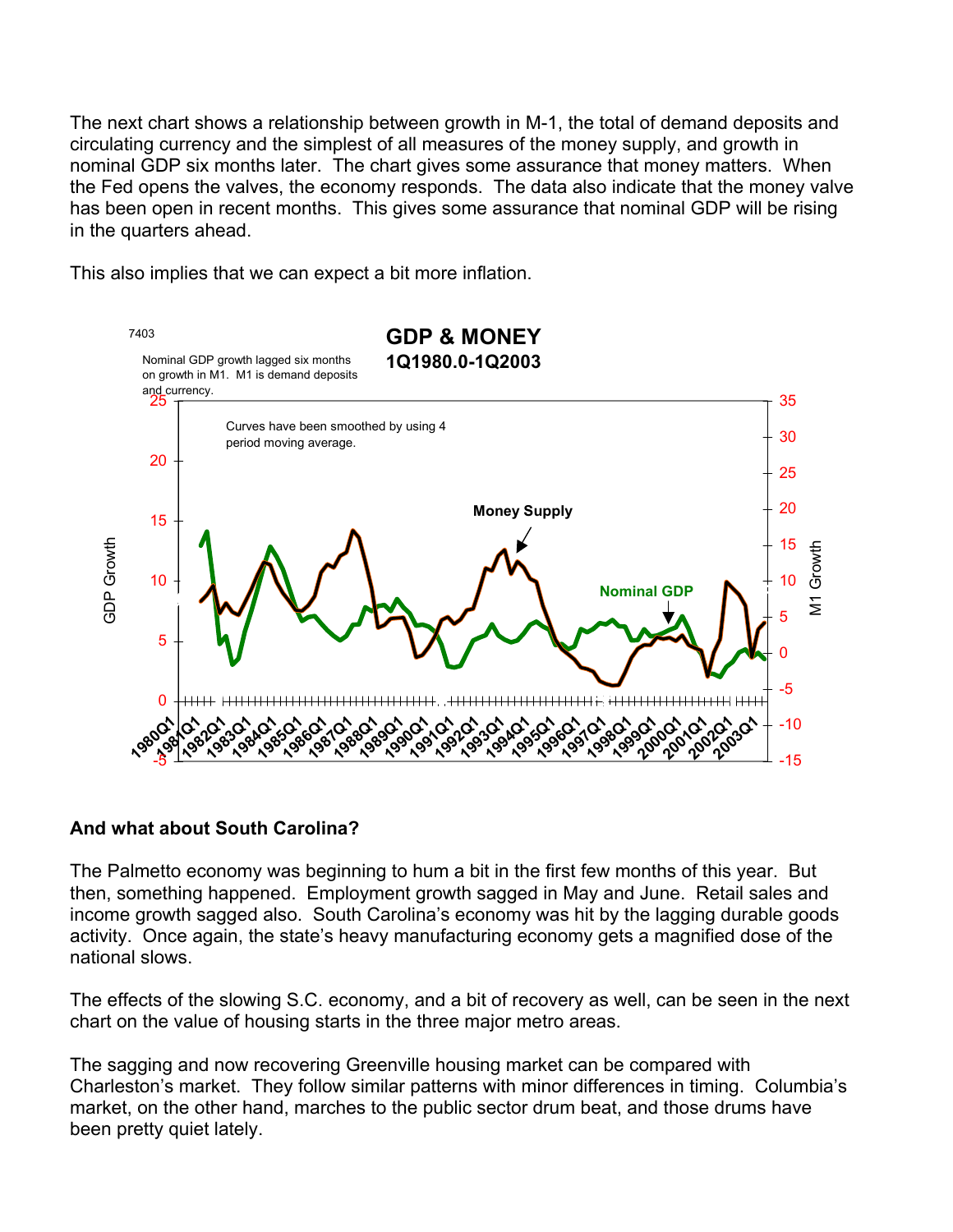Thus far, construction and services have nudged the state forward. Manufacturing is beginning to look better, but it will be a while before the manufacturing recession ends.



**Housing Starts: Charleston, Columbia, Greenville SMSAs**

#### **Still looking for heroes.**

081303

In the mid-1940s, an English angler and a lawyer, John Eastwood, looked closely at the 16 acts of Parliament that presumed to protect water quality in rivers, lakes, and streams and decided that none of them were any good. At the time, rivers were classified by use; there was little effort to reduce pollution in streams classified as receivers of industrial waste. Fish, the aquatic environment, and the joy of fishing all suffered.

Eastwood understood common law. He knew that owners and occupiers of land along streams held environmental rights not be harmed without approval. He reasoned that if he could get landowners to join an association of anglers, he and the association would use the resulting dues to bring common law suits against polluters who harmed the property rights of the landowners.

Eastwood sat down at the kitchen table and wrote 3,000 letters, by hand, to drum up support for his idea. About a year later, he formed the Anglers' Cooperative Association, today known as the Anglers' Conservation Association. He appealed to the self interest of anglers, and in doing so led a movement that has resulted in cleaner waters throughout England.

Since being formed, the ACA, as it is known, has brought over 2,000 cases against polluters. They have lost three. The catalog of cases involve actions against city governments, electrical